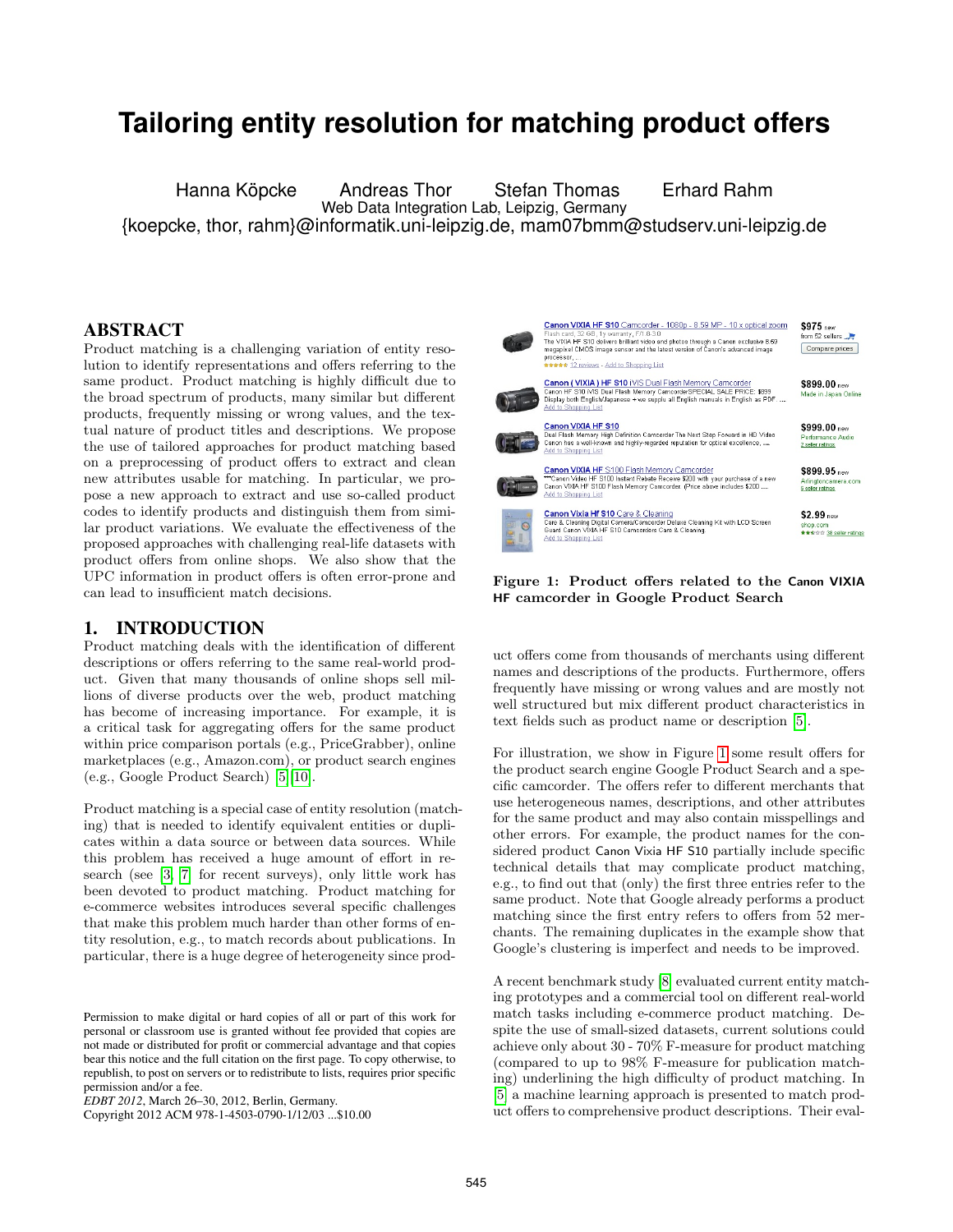

Figure 2: Distribution of string length for the product title attribute

uation focused on favorable categories for which a precision of at least 85% could be achieved; for the remaining categories they report that a TF/IDF-based matching was limited to about 40% F-measure on average.

In practice, product search engines and price comparison portals frequently rely on presumably unique product identifiers such as UPC (Universal Product Code) or GTIN (Global Trade Item Number) to match product offers and products. However such identifiers are frequently not available so that there is a need for additional product matching techniques. Furthermore, as we will show UPC usage in current offers is also error-prone and may lead to sub-optimal match results.

To improve product matching we advocate for the application of an extensive preprocessing to extract significant attribute values from textual attributes such as product names or descriptions. In particular, we propose the detection and use of so-called product codes that that frequently allow the identication of products of a certain type, e.g., electronic products. For our example in Figure 1, the manufacturerspecific product code HF S10 is common to the first three product offers. The example also illustrates some of the difficulties with product codes since small product code variation (such as for the fourth offer) can already refer to a different product. Furthermore, as shown by the last offer, product codes that appear within accessory product offers can be misleading since they may not identify the accessory product but the product for which the accessory can be used.

We evaluate our product matching approach for a large reallife dataset containing more than 100,000 online offers for electronic products and accessories of many categories. Figure 2 shows the length distribution of the product titles for these offers. It illustrates that this important attribute is highly heterogeneous with many long, verbose strings. The puzzling second peak around string length 135 is due to numerous accessory products for digital cameras, mobile phones, and navigation systems whose titles contain a long list of models for which they are suitable. As a result, standard string measures are likely of limited effectiveness. This is further confirmed by Figure 3 showing for two product match tasks and a publication match task (from [8]) the percentage of correspondences (matching entity pairs) with a string (TF/IDF) similarity smaller or equal to a given similarity threshold  $t$ . For example, approx.  $60\%$  of all correspondences of the product category Digital Cameras have



Figure 3: Cumulative distribution of TF/IDF similarity for match correspondences

a title similarity below or equal to 0.5 making it difficult to identify matching offers. On the other hand, matching publications is much easier since 60% of the correspondences have a title similarity of more than 90%.

In the next section, we outline our overall approach to matching product offers. It supports category-specific match strategies and is based on machine learning to semi-automatically determine a match strategy utilizing several attributes and similarity functions. Our new approach to extract and verify product codes is described in Section 3. We then use our real-life dataset to evaluate the effectiveness of the extraction approach and its utility for matching offers for electronic products and associated accessory products. To evaluate the match quality we compare against two reference mappings, one based on UPC values and one manually determined "perfect" mapping. This evaluation also reveals limitations of UPC-based mappings and thus on using UPC values for product matching.

#### 2. SYSTEM DESIGN

Given a collection of product offers our goal is to identify corresponding offers, i.e., offers that refer to the same real-world product. Typically only few attribute values are available per offer, in particular product title, product description, manufacturer, price, and perhaps a product identification such as UPC. While we consider the UPC values for evaluation, we are only concerned here with matching based on the remaining information. Matching product offers against other offers is much more challenging than matching product offers to an existing catalog of consolidated product descriptions (e.g., as done in [5]) due to the absence of structured and cleaned product data. Directly matching product offers is highly relevant since in many scenarios a carefully maintained reference product catalog is not available. For example, price monitoring applications that keep track of offers from different merchants or websites typically start without a product catalog. Offer matching is also useful to aggregate product information for an incremental construction of product catalogs.

Matching noisy real-world entities such as product offers requires the combined use of several matchers (e.g., different string similarity measures [2]) on several attributes to derive a match decision for every pair of entities. Given the availability of several relevant attributes and similarity measures, it becomes a very complex task to manually specify a reasonable strategy for the combination of matcher similarities.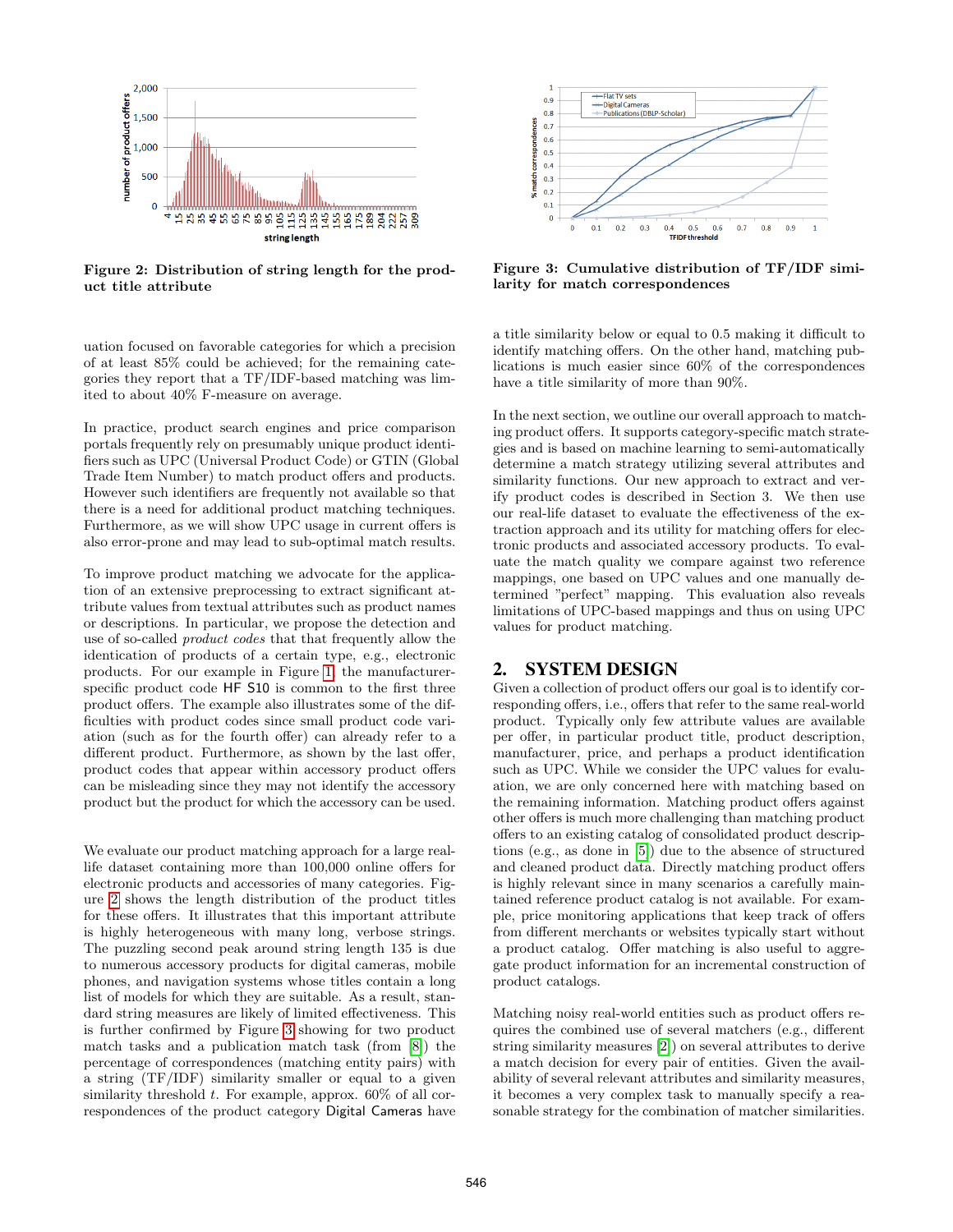

Figure 4: Overall workflow for matching product offers

Therefore, we employ a learning-based approach and treat product matching as a classification problem.

The overall design of our system is illustrated in Figure 4. The match workflow runs in three phases: pre-processing, training, and model application. The product code extraction is one element of preprocessing and will be described in Section 3 in more detail. Further preprocessing tasks are the cleaning of manufacturer information and the categorization of product offers.

For manufacturer name cleaning we cluster different variations of the same manufacturer based on a combination of string similarities, synonym lists, and existing lists of manufacturers. Since a significant number of product offers does not provide a manufacturer attribute value, we also analyze the product title and descriptions for manufacturer names from the manufacturer dictionary. Space restrictions prevent us from providing more details on manufacturer cleaning.

An important use case for product matching that we consider is the assignment of product offers to a given set of product categories. Such a product categorization [1] allows the restriction of matching to offers from the same category thereby improving match efficiency and likely also match precision. Furthermore, it is possible to devise category-specific match strategies to take characteristics of certain product types into account. We assign offers to one of the categories by using a Modified Na¨ıve Bayes approach according to [6] and utilizing already assigned offers. To classify an offer *o*, the Naïve Bayes Classifier calculates the posterior probability  $P(c|o)$  for all categories c. To this end, attribute values (e.g., title, description, manufacturer) of already categorized offers are tokenized and the probabilities  $P(t|c)$  are computed for all tokens t. Tokens and their probabilities are weighted based on their attribute. Again we are unable to provide more details due to space restrictions.

The training phase requires selection of training data, i.e., entity pairs that are annotated whether they represent a match or a non-match. The manual labeling of training data is very time consuming and is typically done offline. In our approach match and non-match pairs are generated utilizing the ratio approach as described in [9]. This strategy considers only entity pairs for labeling, for which the similarity exceeds a specified threshold. This ensures that the training is not dominated by trivial non-matching entity pairs that are not useful for finding effective matcher

|                         | <b>Algorithm 1:</b> Product code extraction                   |  |  |  |  |  |  |
|-------------------------|---------------------------------------------------------------|--|--|--|--|--|--|
| $\mathbf{1}$            | getProductCode(offer, regularExpressions, threshold)          |  |  |  |  |  |  |
| $\mathbf{2}$            | // remove common features, e.g., dimensions, weight,          |  |  |  |  |  |  |
| 3                       | offer $\leftarrow$ removeFeatures (offer);                    |  |  |  |  |  |  |
| $\overline{a}$          | // tokenize and remove stop words and frequent                |  |  |  |  |  |  |
| 5                       | // category-specific tokens                                   |  |  |  |  |  |  |
| 6                       | $tokens \leftarrow tokenize(offer);$                          |  |  |  |  |  |  |
| $\overline{\mathbf{r}}$ | $tokens \leftarrow removeFrequencyContextOkens(tokens);$      |  |  |  |  |  |  |
| 8                       | // candidates (= up to 3 tokens) that satisfy                 |  |  |  |  |  |  |
| 9                       | // specific patterns                                          |  |  |  |  |  |  |
| 10                      | candidates $\leftarrow$ generateCandidates(tokens);           |  |  |  |  |  |  |
| 11                      | $candidates \leftarrow filterCandidates(regularExpressions);$ |  |  |  |  |  |  |
| 12                      | // get code with highest web score above threshold            |  |  |  |  |  |  |
| 13                      | $code \leftarrow webVerification(candiates, threshold);$      |  |  |  |  |  |  |
| 14                      | return code:                                                  |  |  |  |  |  |  |

parameters and combinations. Furthermore it aims at a certain ratio of matching and non-matching entity pairs in the training data to enhance the training data's discriminative value for learning effective match strategies.

As the characteristics of product data and the variety and distribution of errors across different categories can vary greatly we adopt an adaptive learning approach for training separate classifiers for each category. To this end we apply the learning individually for each category using disjoint subsets of training data according to the categories of the labeled training data. We also support learning a uniform model (match strategy) across all categories. In the evaluation we will compare the effectiveness of the uniform approach with category-specific match strategies. Learning is performed for several matchers, in particular for three string measures (TF/IDF, Trigram Jaccard) on the title and description attributes and a specific product code matcher (see Section 3). For the learner we decided on the Support Vector Machine (SVM). The SVM has already been investigated for entity resolution in several previous studies and proven to produce stable results.

During the last phase, application, the learned match strategies are applied to determine matching product offers. To reduce the search space we use the cleaned manufacturer value and the product category for blocking, i.e., we apply matchers only for pairs of product offers sharing the same manufacturer and category. The resulting match similarities are the input for the learned classification model that, in turn, provides the "match or non-match" decision.

# 3. PRODUCT CODE EXTRACTION

One key observation is the frequent existence of specific product codes for certain product types that can help to differentiate similar but different products. A product code is a manufacturer-specific identifier that typically appears in the product title and description. In general, it can be any sequence consisting of alphabetic, special, and numeric characters split by an arbitrary number of white spaces. In the example of Figure 1 the term HF S10 is a product code for the first three entries. A product code is under full control of the manufacturer and thus we observe very good data quality, i.e., the product code is usually correct if it is available. Unfortunately, product codes are generally not provided as a separate attribute but appear only within the product title or description.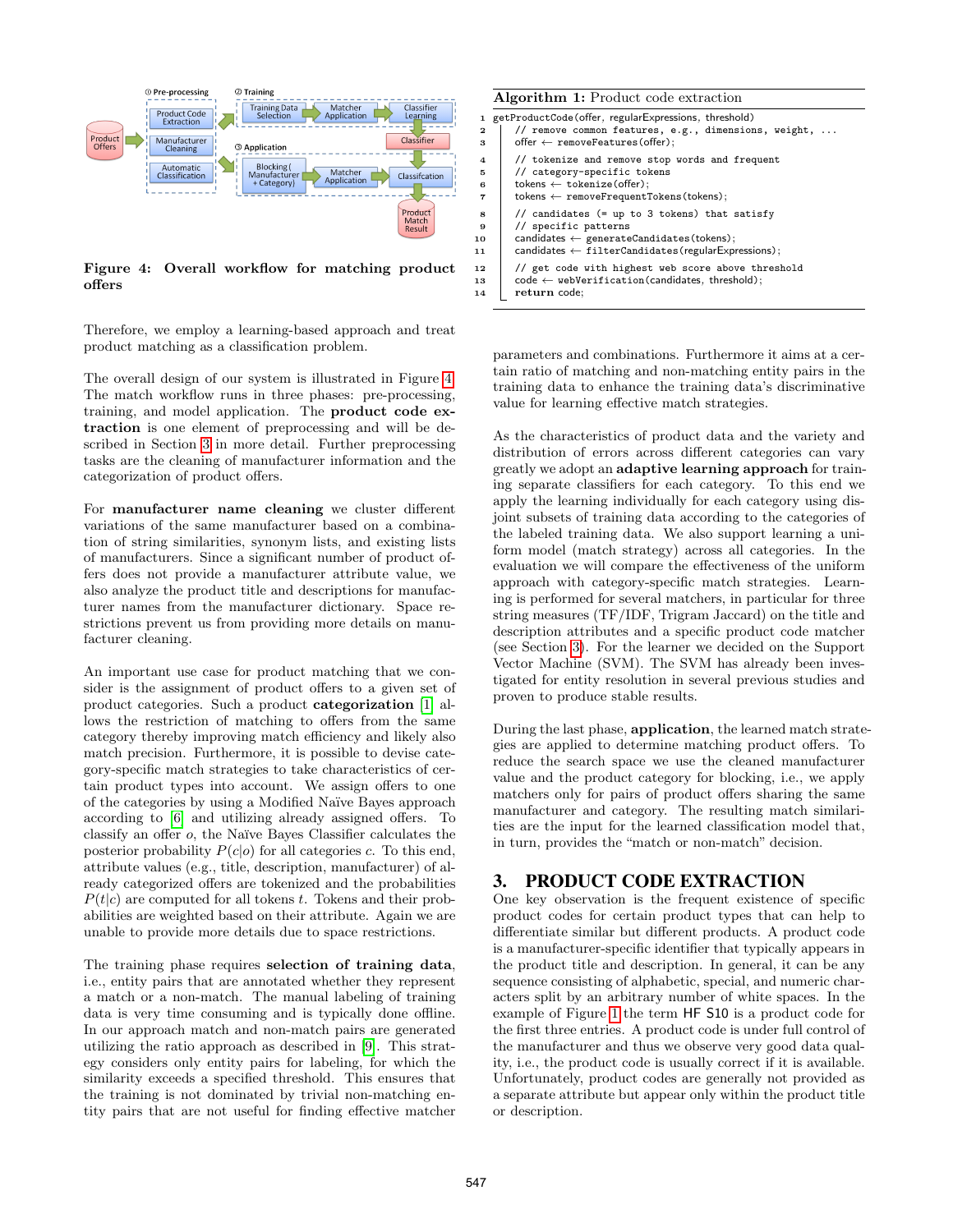

Figure 5: Example code extraction for Hahnel HL-XF51 7.2V 680mAh for Sony NP-FF51 (manufacturer: Hahnel).

The extraction of the product code of the offered product is non-trivial as the title and the description of the product offer contain several unstructured information. Furthermore, accessory products may also contain multiple product codes, e.g., one for the accessory itself and one for the target product. Product code extraction is a special case of product attribute extraction that identifies attribute-value pairs out of unstructured textual descriptions (e.g., [4]). However, such approaches typically require labeled (tagged) training data whereas our focused product code extraction does not need any training data but employs the rich knowledge of search engines. The product code extraction algorithm is illustrated in Algorithm 1 and will be described next. For illustration purposes Figure 5 demonstrates the extraction workflow for the sample product title Hahnel HL-XF51 7.2V 680mAh for Sony NP-FF51.

The first step, feature extraction, applies regular expressions to extract common features such as dimensions, weight specification, colors, etc. In our example the voltage (7.2V) and energy (680mAh) are extracted. The next step, tokenization, breaks the title string into words. Tokens are separated by white spaces and punctuations.

Filtering comprises the removal of stop words as well as other tokens that appear frequently in product offers of several different manufacturers. For this we calculate a manufacturer-based frequency for each token  $t$  appearing in any offer representation. Let  $N(t, m)$  be the number of product offers of manufacturer m containing the token t and let  $N(t)$ be the overall number of product offers containing  $t$ . For any product offer of m only tokens t with a ratio  $N(t, m)/N(t)$ above a given threshold are considered for product code extraction. In our experiments we employ a threshold of 50%, i.e., at least  $50\%$  of all product offers containing t must be from manufacturer  $m$ . In the running example the term for will thus be excluded from further steps.

Afterwards we generate candidates for product codes. In general, a candidate consists of up to 3 consecutive tokens. To reduce the possibly large number of candidates regular expressions are employed to find "interesting" candidates, e.g., candidates that contain both letters and numbers. To this end we use a manually created list of regular expressions that captures knowledge on the syntactical structure of common product codes. Furthermore, string type frequencies can be computed to identify types that frequently occur with a particular manufacturer. For example, a significant number of candidates for the manufacturer Hahnel follows



Figure 6: Number of product offers for 10 product categories (5 accessory and 5 non-accessory categories).

the pattern  $[A-Z]\{2\}\$ [0-9] $\{2\}$  ("two capital letters, minus, two capital letters, two digits") which indicates that such strings can be product codes.

Finally, a web verification step utilizes the web as an external knowledge source to verify the extracted candidates. For each of the determined candidates a query is submitted to a web search engine. The correctness of a code candidate is verified by the ratio of the results containing the corresponding manufacturer. Figure 5 illustrates for the two candidates HL-XF51 and NP-FF51 the retrieved top 2 query results. For the first candidate, HL-XF51, all results contain the manufacturer name Hahnel and thus giving an overlap of 100%. The term HL-XF51 is therefore considered a valid product code. On the other hand, NP-FF51 is not a product code because none of the results contain the manufacturer name Hahnel.

# 4. EVALUATION

To evaluate our product matching approaches we use a large real-world dataset provided by an e-commerce portal <sup>1</sup>. The evaluation dataset comprises a total of 102,182 offers for electronic products and accessory products that are associated to 71 given product categories of the portal. The offers are mostly limited to only a few attributes, in particular product title, description, and manufacturer. For evaluation purposes, we also required that all offers contain an UPC value assuming that it permits the evaluation of the quality (recall, precision, F-measure) of different match strategies. In addition, we manually determined a perfect match mapping for two selected product categories. All product offers are preprocessed as described, i.e., we cleaned the manufacturer values, extracted product codes if possible, and automatically assigned offers to product categories. Since the evaluation of manufacturer cleaning and product categorization is beyond the scope of this paper, we corrected the results of these steps manually to avoid negative side effects.

In the following, we first evaluate the proposed approach to derive product codes from the titles of product offers of different categories. We then evaluate the effectiveness of different general and category-specific strategies for matching product offers and study the usefulness of using the extracted product codes. This evaluation is first done w.r.t.

<sup>1</sup>Because of a non-disclosure agreement we are not able to provide any details on the e-commerce portal.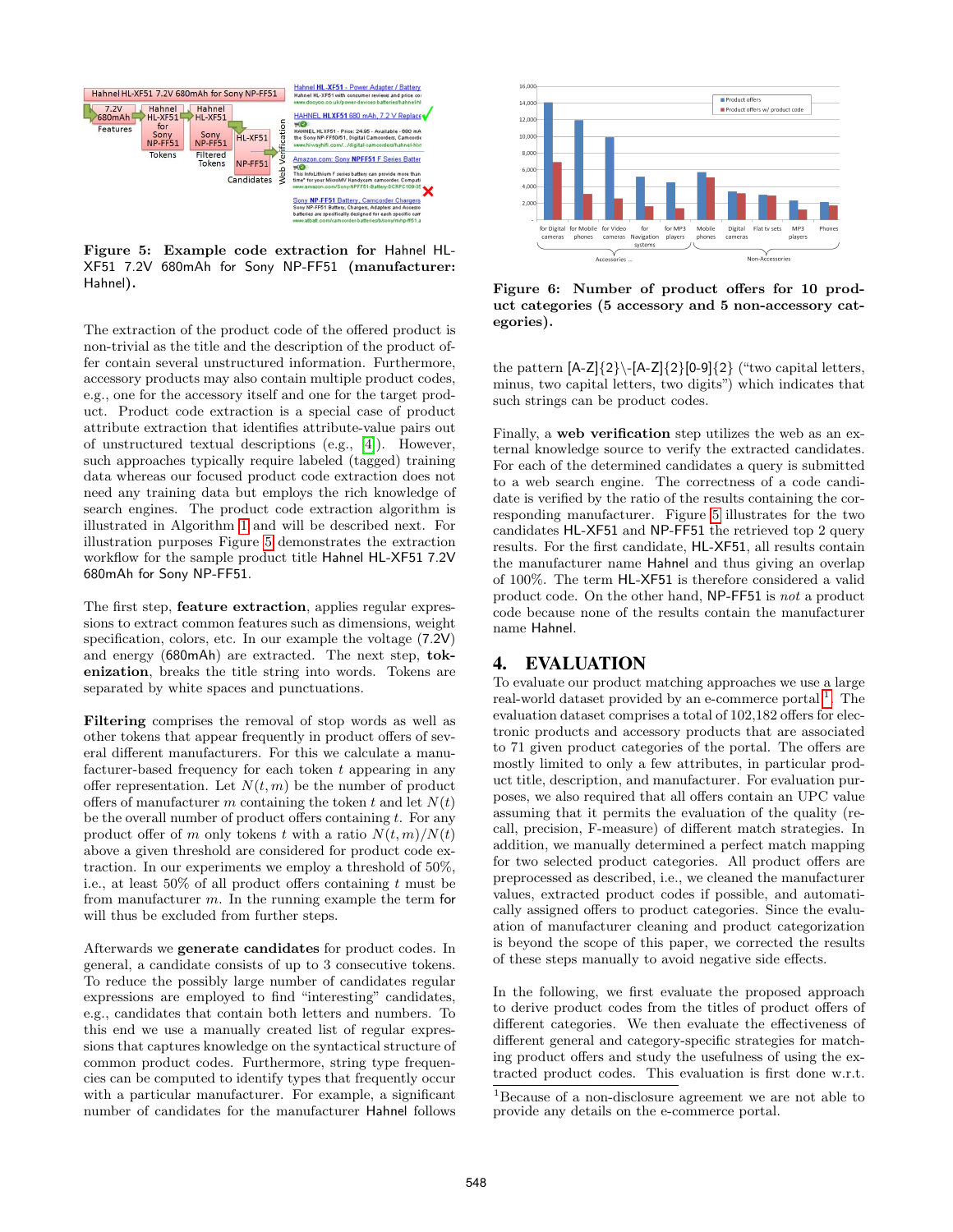|                 | Precision | Recall | <b>F-Measure</b> |
|-----------------|-----------|--------|------------------|
| Overall         | 79%       | 56%    | 66%              |
| Non-Accessories | 79%       | 64%    | 71%              |
| Accessories     | 79%       | 48%    | 60%              |
| Mobile Phones   | 93%       | 86%    | 89%              |

Figure 7: Quality of product code extraction

an UPC-based reference mapping assuming that only offers with the same UPC are matching. We then study the match quality w.r.t. the manually determined perfect mapping and discuss limitations of relying on UPC values only.

# 4.1 Extraction of product codes

The effectiveness of the proposed approach to extract product codes depends on the product category, especially on whether the offers refer to accessory products or to the main, non-accessory products. In Figure 6 we show the number of product offers for the largest five accessory categories as well as the largest five non-accessory categories. Furthermore, we show for each category for how many offers a product code could be extracted by our approach. We observe significant differences between accessory and non-accessory products. For non-accessory product offers, we could mostly find a product code (in 85%, on average) in particular for the larger categories of mobile phones, cameras, and tv sets. By contrast, for the accessory product offers (which are much more frequent than non-accessory offers) a product code could be determined only in 34% on average.

To determine the quality of the extracted product codes we manually determined the correct product codes for a random subset of about 2% of the product offers over all categories. Figure 7 shows the quality results for product code extraction after the web-based verification. This verification proved to be an important step that helped to improve the results by up to 20% even for a low threshold value of 0.1. As shown, the average precision of the product codes is 79% over all categories, i.e., that almost four fifth of the found product codes are correct. The achieved recall values are smaller, especially for accessory products where less than half  $(48\%)$  of the product codes could be found. The resulting F-measure is thus higher for non-accessory offers than for accessories. For mobile phones, product code extraction was most effective with an F-measure of 89%. The results show that product code extraction works best for non-accessory products so that they are likely to benefit more than accessory products from using them for matching product offers.

### 4.2 Match quality against UPC mapping

We evaluate the match quality for product offers of the five largest accessory and five largest non-accessory categories. As described in Section 2, we apply SVM-based match strategies combining different string measures on the product title and product description. Optionally, we consider an additional product code matcher requiring equal product codes for product offers to match. For training we use 1,000 matching and non-matching offer pairs per category. The training data is used to determine both a common match strategy for all categories as well as category-specific match strategies.



Figure 8: Quality of baseline and product code matching

We first evaluate match quality against an UPC-based reference mapping where only offers with the same UPC are considered to match (recall that we only evaluate offers for which the UPC is provided). Figure 8 shows the resulting average F-measure results over the considered accessory and non-accessory categories for three match strategies: a common baseline strategy (not using product codes) for all categories, category-specific baseline match strategies, and category-specific match strategies including the product code matcher. We first observe that the average F-measure values are generally rather low which is due to the high difficulty of matching offers against offers (and not against cleaned product descriptions). Furthermore, as we will see in the next subsection the comparison against the UPC reference mapping leads to pessimistic results.

We find that the use of category-specific match strategies generally outperforms the use of a common match strategy. This effect is especially pronounced for non-accessory product offers for which the average F-measure becomes higher than for accessory products. Similarly, the use of the product code matcher is most beneficial for non-accessory offers influenced by the improved coverage and quality of product code extraction as discussed above. Product code matching helps improve the average F-measure for non-acessory categories to 55%. The best match quality (F-measure 73%) is achieved for offers of mobile phones.

# 4.3 Match quality against manually determined reference mapping

A closer inspection of the UPC values for the product offers revealed several anomalies that questioned the appropriateness of UPC-based match decisions. There are offers for the same or almost the same product that come with different UPC values. One of the reasons for this phenomenon is that products may come with different codes based on the manufacturer's country or target market. For example, there are three different UPCs for the Canon IXUS 90 IS camera in our dataset. Furthermore, we observed the existence of offers for different products having the same UPC. So we decided to manually determine a reference match mapping to evaluate the quality of the automatic match strategies. For this purpose, we employed a crowd-sourcing effort involving several local researchers. Due to the large number of offers we still had to restrict the determination of the reference match mapping to two categories (flat tv sets and digital cameras). The manual match decisions did not try to differentiate all minor variations of the same product (e.g.,